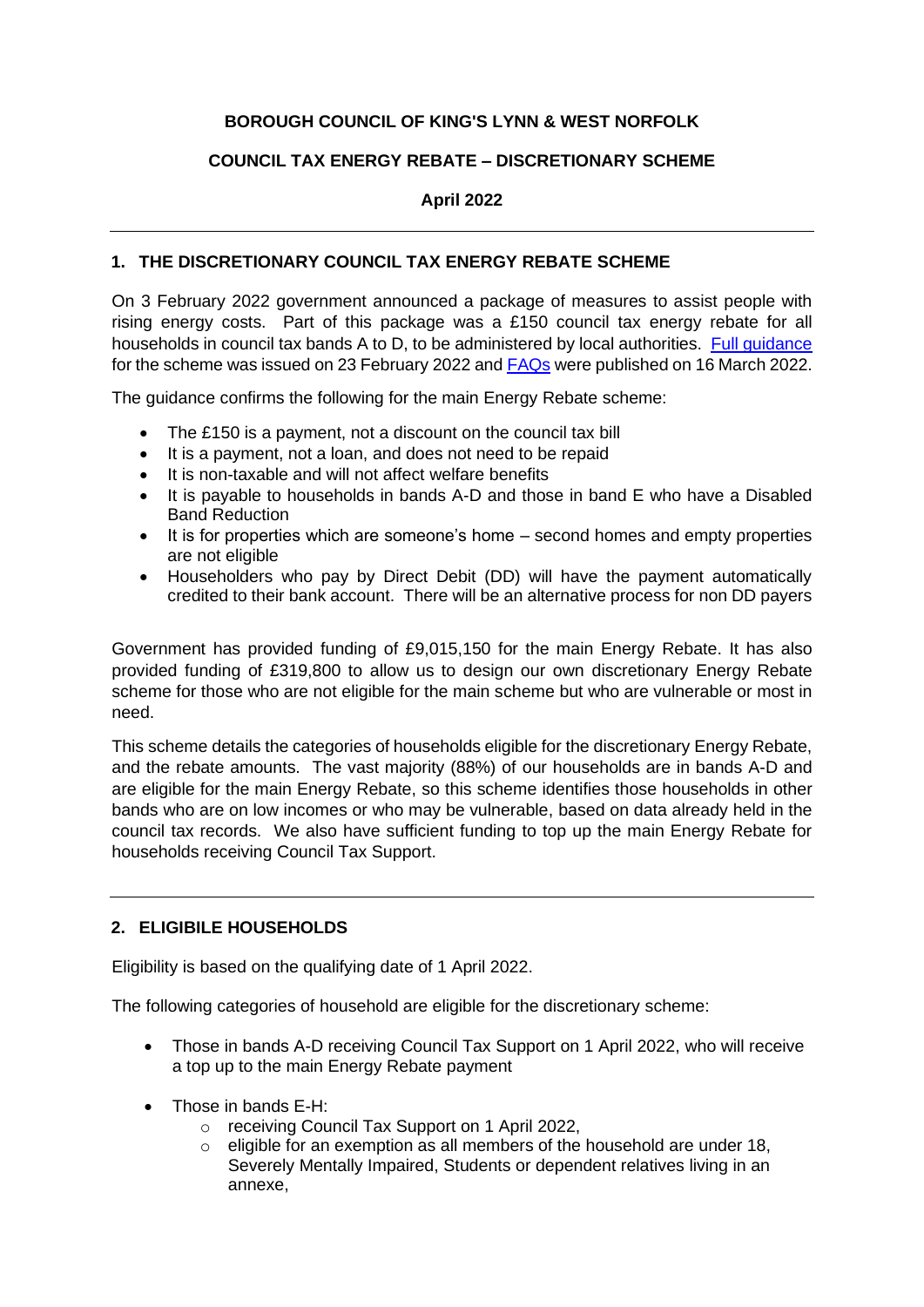- $\circ$  have a person in the household who is disregarded for council tax purposes in one of the following categories:
	- **EXECTED F** Severely Mentally Impaired
	- **•** Live In Carers (Class 1)
- Those in bands F-H receiving Disabled Band Reduction
- Households in the following categories:
	- o Where the council tax band is reduced to an eligible band as a result of an appeal made to the Valuation Office before 3 February 2022, and the new band is effective on 1 April 2022,
	- $\circ$  Households living in Houses of Multiple Occupation, where the householder is directly liable for paying their own energy from a recognised energy provider, and is named on the energy bill,
	- $\circ$  Those with refugee status who are an eligible household but who fall outside the main scheme criteria as they are not liable for council tax on 1 April 2022

#### **Exclusions**:

Any household who is eligible for the main payment, unless the discretionary payment is being paid as a top up amount (see section 3).

Any household living in a House of Multiple Occupation where the landlord is responsible for the energy bill.

## **3. PAYMENT AMOUNT**

There are three levels of PAYMENT:

| Households living in a House of Multiple Occupation<br>Households not eligible for Council Tax Support on 1 April 2022<br>Households eligible for Council Tax Support on 1 April 2022 | £100<br>£150<br>£175* |
|---------------------------------------------------------------------------------------------------------------------------------------------------------------------------------------|-----------------------|
|---------------------------------------------------------------------------------------------------------------------------------------------------------------------------------------|-----------------------|

The higher amount for households receiving Council Tax Support reflects the fact that these households are on the lowest incomes and are likely to be spending a higher proportion of their income on energy costs.

*\*This will be paid as £150 under the main scheme, and a top up of £25 under the discretionary scheme*

## **4. MEMBER DISCRETION**

This scheme allows individual applications to be considered on an exceptional basis.

Awards will be made on a recommendation basis by the s151 Officer or Revenues and Benefits Manager, in consultation with the Council Leader or the Portfolio Holder for People and Communities and are wholly at the discretion of the Council.

## **5. APPLICATIONS**